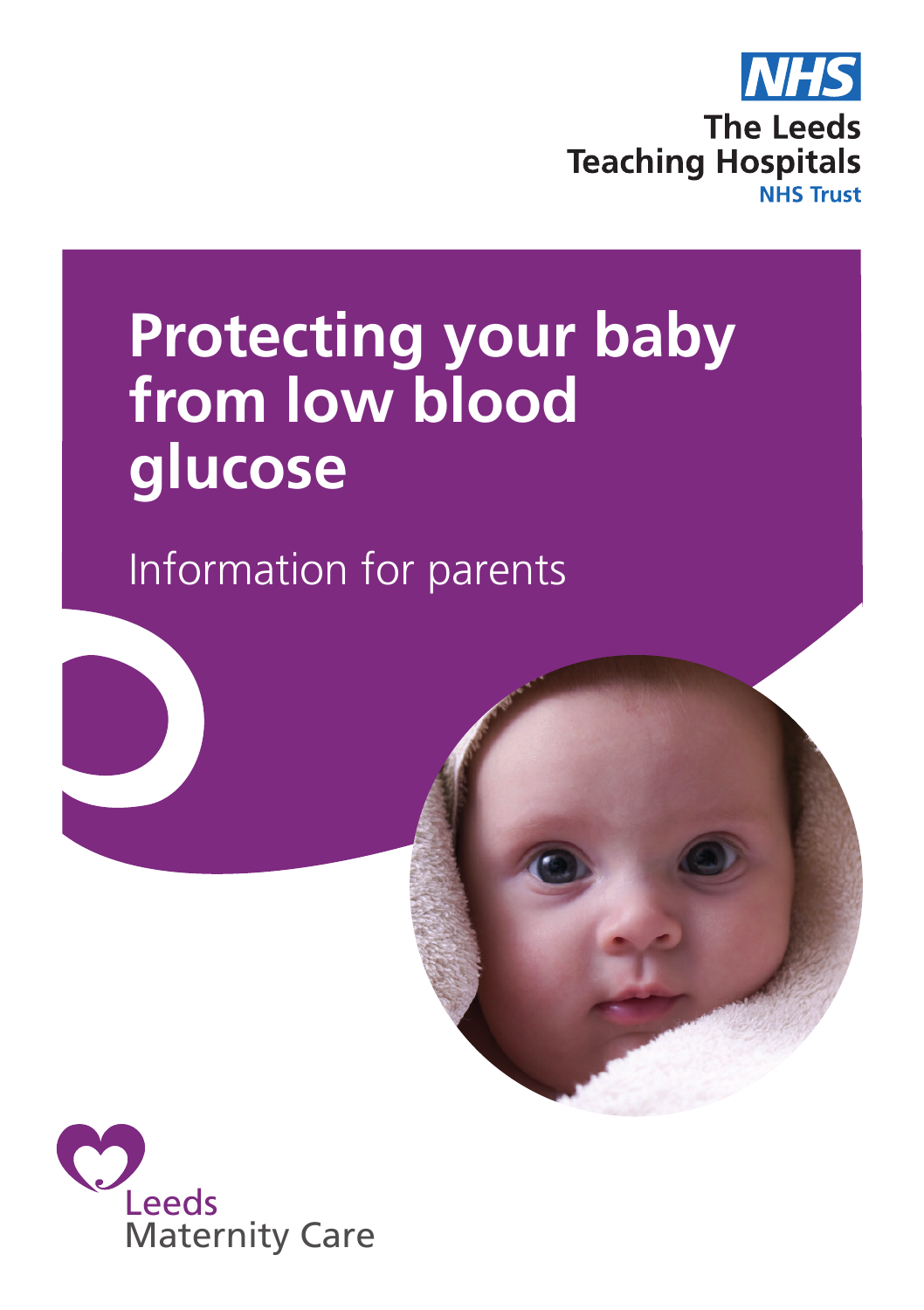You have been given this leaflet because your baby is at increased risk of having low blood glucose (also called low blood sugar or hypoglycaemia).

# **What is low blood glucose?**

Babies who are small, premature, unwell at birth, or whose mothers are diabetic or have taken certain medication (betablockers), may have low blood glucose in the first few hours and days after birth. It is especially important for these babies to keep warm and feed as often as possible in order to maintain normal blood glucose levels.

If your baby is in one of these 'at risk' groups, it is recommended that they have some blood tests to check their blood glucose level. Extremely low blood glucose if not treated, can cause brain injury resulting in developmental problems. If low blood glucose is identified quickly, it can be treated to avoid any harm to your baby.

# **Blood glucose testing**

Your baby's blood glucose is tested by a heel-prick blood test. This is a very quick and simple procedure and only a very small amount of blood is needed. Some babies will not be disturbed by the procedure; others may become a little unsettled. You can comfort your baby by holding them in skin-to-skin contact during the procedure and by offering a feed immediately afterwards. The first blood test should be done before the second feed (2-4 hours after birth), and repeated until the blood glucose levels are stable.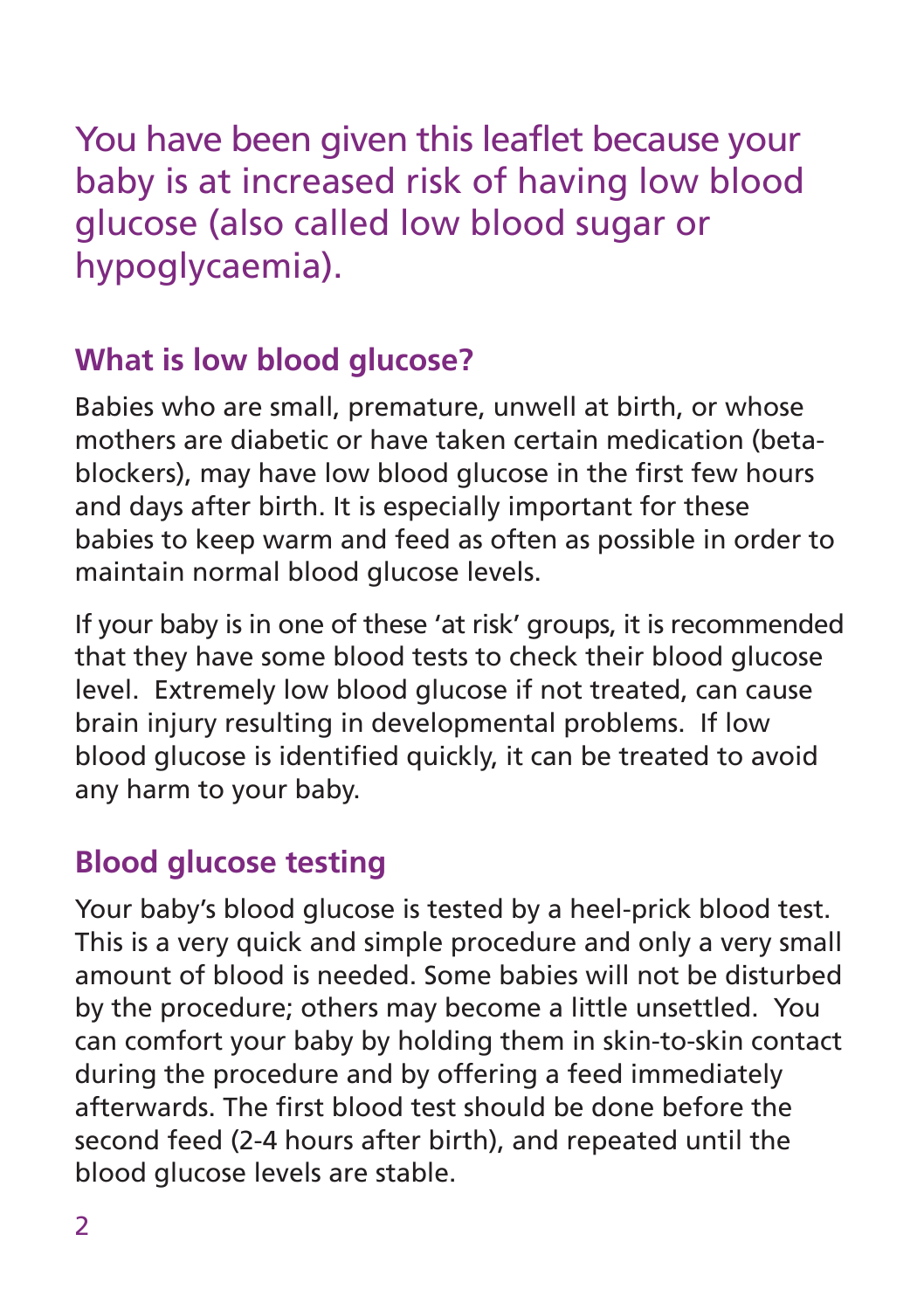You and your baby will need to stay in hospital for the blood tests. You will know the result of the test straight away.

# **How to avoid low blood glucose**

## **Express your milk during pregnancy**

You might want to think about expressing your milk towards the end of your pregnancy. An ideal time to express is if you are admitted to hospital for Induction of Labour. You will then have some milk available in case your baby is sleepy and not feeding well immediately after birth. Talk to your midwife, she will be able to give you information and support with this.

## **Skin-to-skin contact**

Skin-to-skin contact with your baby on your chest helps keep your baby calm and warm and helps establish breastfeeding. During skin-to-skin contact your baby should wear a hat and be kept warm with a blanket or towel.

## **Keep your baby warm**

Put a hat on your baby for the first few days while he or she is in hospital. Keep your baby in skin-to-skin contact on your chest positioned so his/her face is facing you so that you can observe any change in colour or breathing pattern, baby should be covered with a blanket. If baby is settled in the cot then cover with blanket.

# **Feed as soon as possible after birth**

Ask a member of staff to support you with feeding until you are confident, and make sure you know how to tell if breastfeeding is going well, or how much formula to give your baby.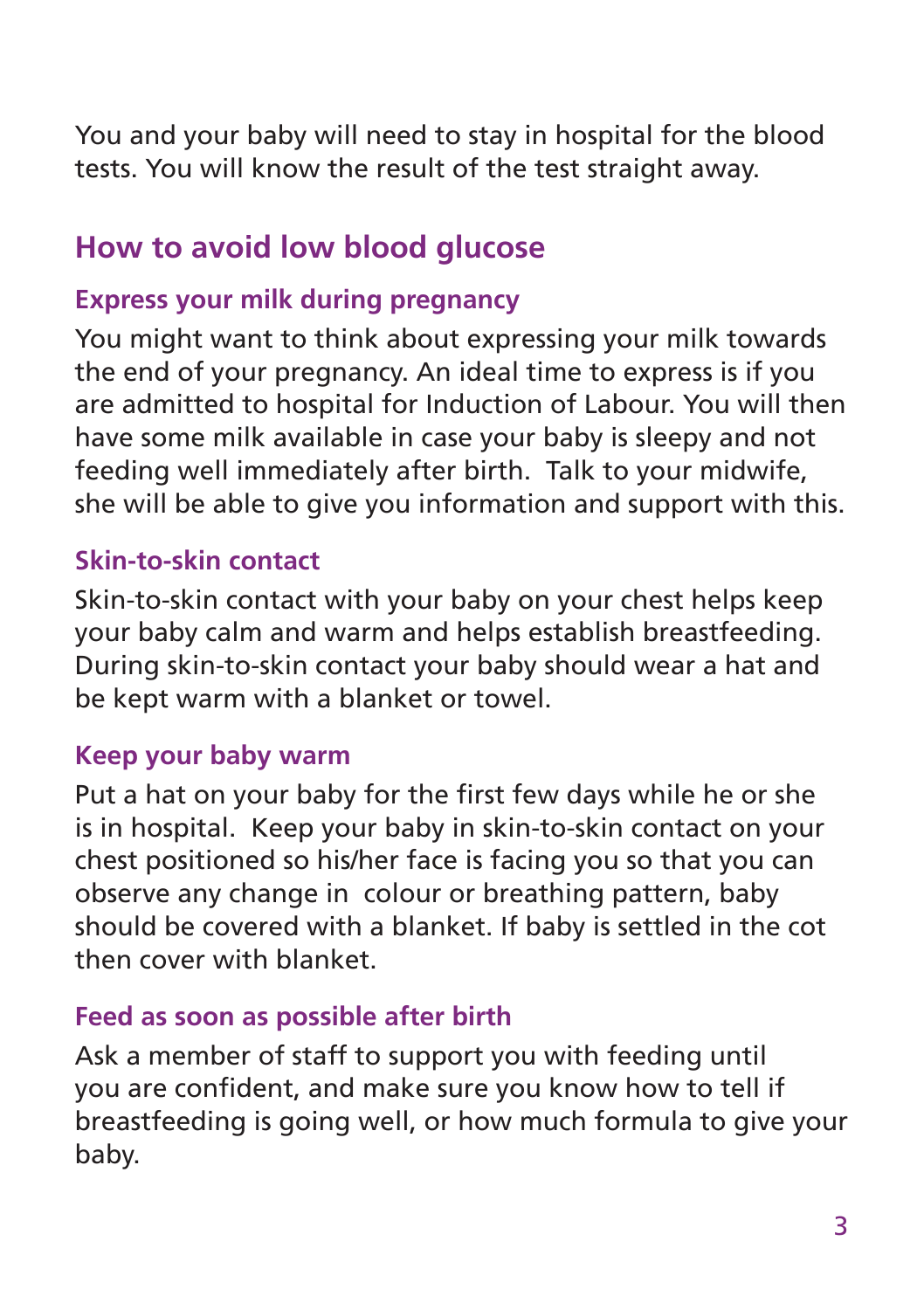## **Feed as often as possible in the first few days**

Whenever you notice 'feeding cues' which include rapid eye movements under the eyelids, mouth and tongue movements, body movements and sounds, sucking on a fist, offer your baby a feed. Don't wait for baby to cry - this can be a late sign of hunger.

#### **Feed for as long or as much as your baby wants.**

To ensure your baby gets as much milk as possible

#### **Feed as often as baby wants, but do not leave your baby more than three hours between feeds**

If your baby is not showing any feeding cues yet, hold him/ her in skin-to-skin and start to offer a feed about three hours after the start of the previous feed.

#### **Express your milk (colostrum)**

If you are breastfeeding and your baby struggles to feed, try to give some expressed breastmilk. A member of staff will show you how to hand express your milk, or watch the UNICEF hand expressing video *www.unicef.org.uk/babyfriendly/babyfriendly-resources/breastfeeding-resources/hand-expressionvideo/*.

#### **Don't hesitate to tell staff you are worried about your baby**

If your baby appears to be unwell, this could be a sign that they have low blood glucose. As well as doing blood tests, staff will observe your baby to check he/she is well, but your observations are also important, as you are with your baby all the time so know your baby best. It is important you tell staff if you are worried that there is something wrong with your baby, as parents' instincts are often correct.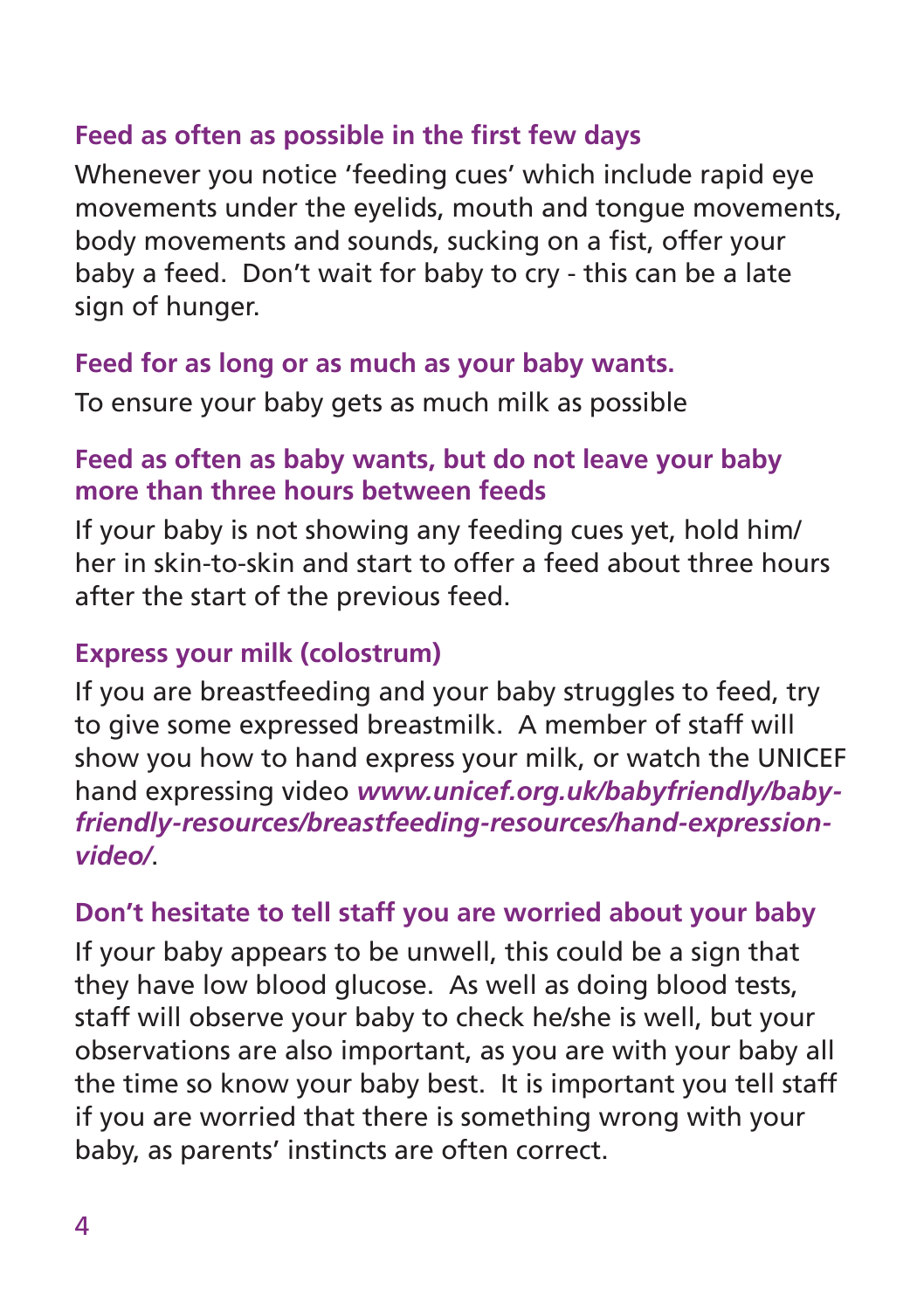# **The following are signs that you baby is well**

# **Is your baby feeding well?**

In the first few days your baby should feed effectively at least every three hours, until blood glucose is stable, and then at least eight times in 24 hours. Ask a member of staff how to tell if your baby is attached and feeding effectively at the breast, or how much formula he/she needs. If your baby becomes less interested in feeding then before, this may be a sign that they are unwell and you should raise this with a member of staff.

## **Is your baby warm enough?**

Your baby should feel slightly warm to touch, although hands and feet can sometimes feel a little cooler. If you use a thermometer the temperature should be between 36.5°C and 37°C inclusive.

## **Is your baby alert and responding to you?**

When your baby is awake, he/she will look at you and pay attention to your voice and gestures. If you try to wake your baby, they should respond to you in some way.

## **Is your baby's muscle tone normal?**

A sleeping baby is very relaxed, but should still have some muscle tone in their body, arms and legs which should respond to your touch. If your baby feels completely floppy, with no muscle tone when you lift their arms or legs, or if your baby is making strong repeated jerky movements, this is a sign they may be unwell. It can be normal to make brief, light, jerky movements. Ask a member of the team if you are not sure about your baby's movements.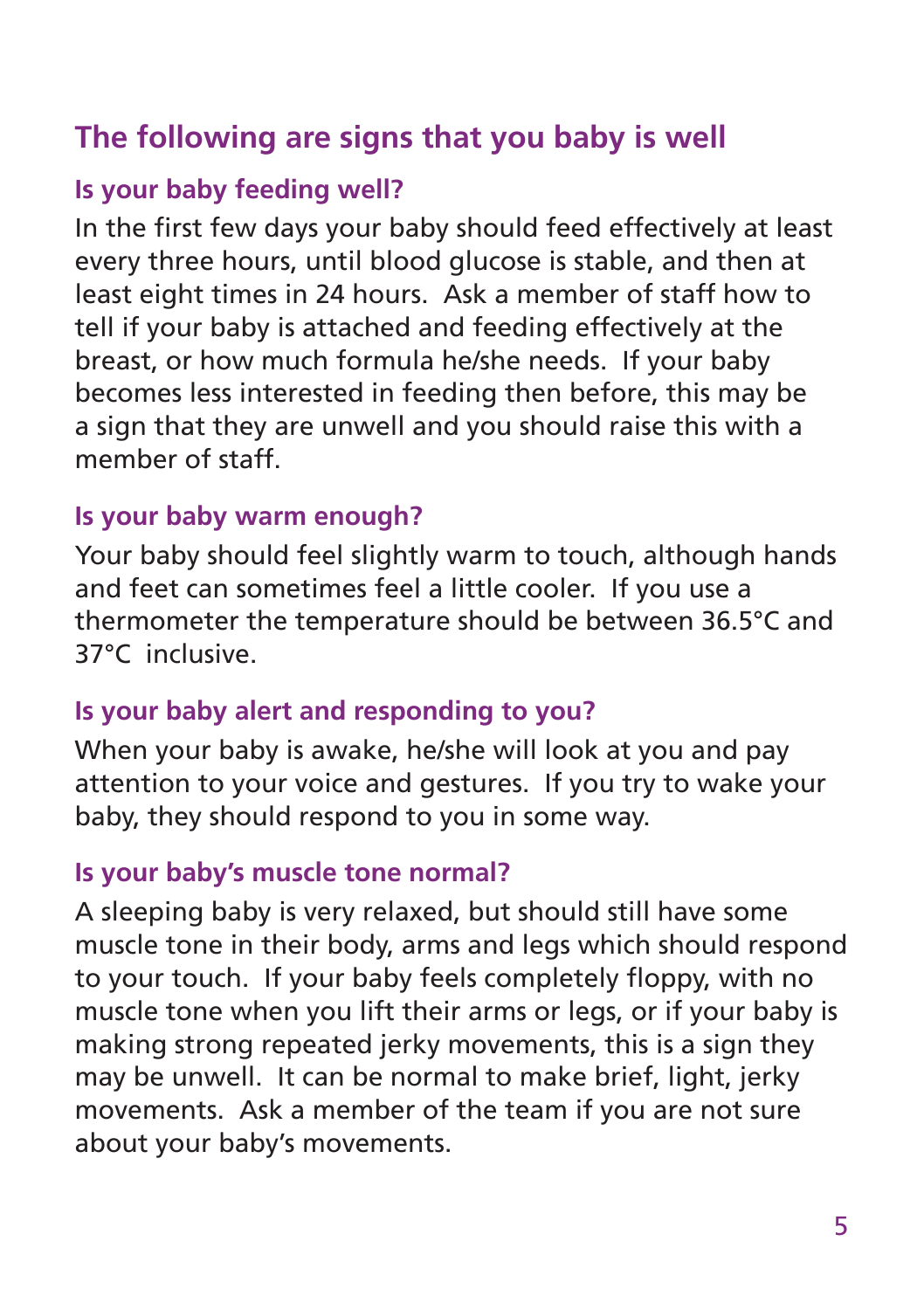### **Is your baby's colour normal?**

Look at the colour of the lips and tongue - they should be pink

# **Is your baby breathing easily?**

Babies' breathing can be quite irregular, sometimes pausing for a few seconds and then breathing very fast for a few seconds. If you notice your baby is breathing very fast for a continuous period (more than 60 breaths per minute), or seems to be struggling to breathe with very deep chest movements, nostrils flaring or making noises with each breath out - this is not normal.

#### **Who to call if you are worried**

- In hospital, inform any member of the clinical staff.
- At home, call your community midwife and ask for advice.
- Maternity Assessment can be contacted 24 hours a day for advice, LGI **0113 392 6731** / St James **0113 206 5871.**
- **999** if baby unresponsive.

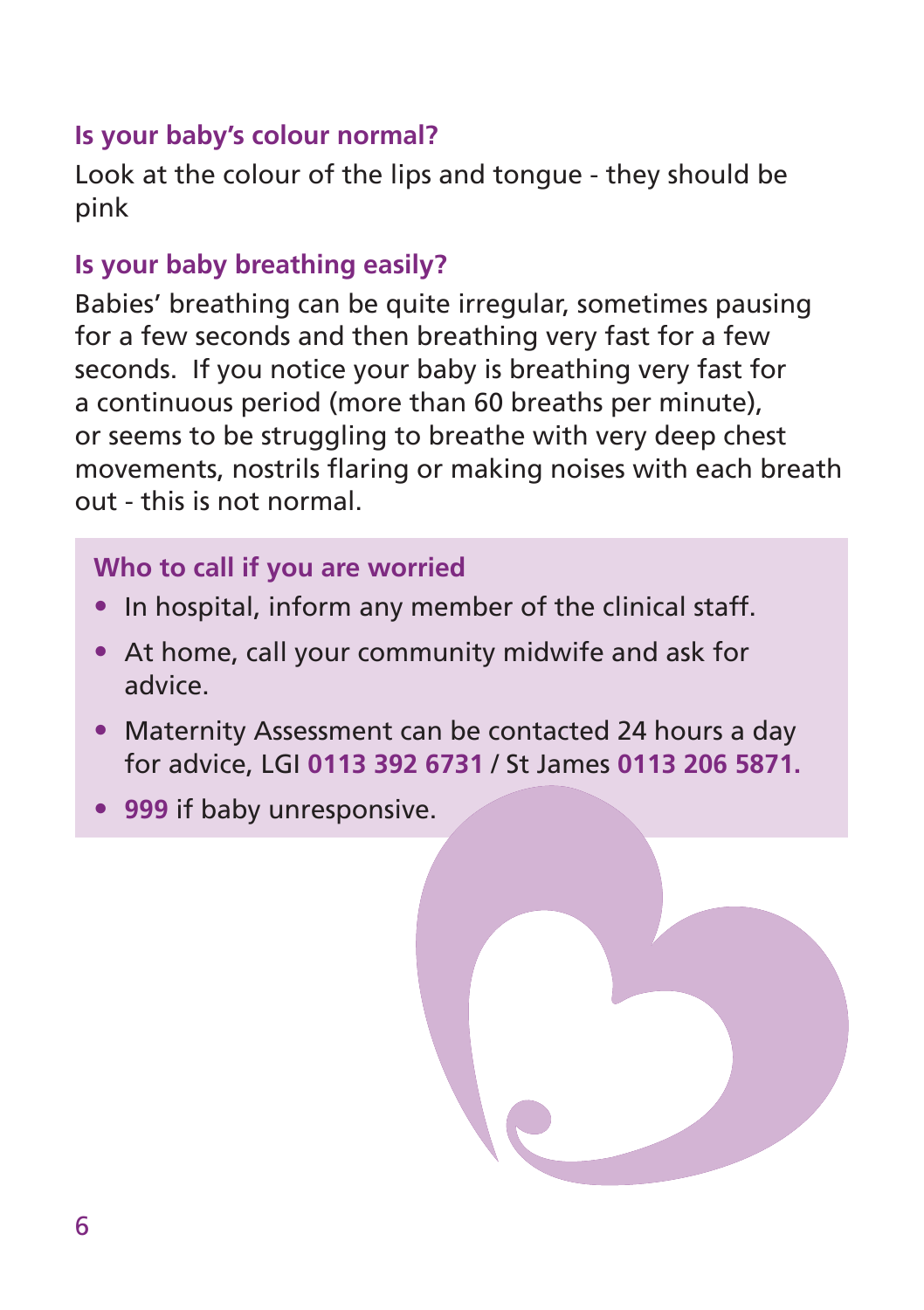# **What happens if your baby's blood glucose is low?**

If the blood glucose test result is low, your baby should feed as soon as possible and provide skin- to-skin contact. If the level is very low the neonatal team may advise urgent treatment to raise the blood glucose and this may require immediate transfer to Neonatal Unit

Another blood glucose test will be done before the next feed within 2-4 hours

If you are breastfeeding and your baby does not breastfeed straight away, a member of staff will review your baby to try and work out why. If they are happy that your baby is well they will support you to hand express your milk and give it to baby by oral syringe. If your baby has not breastfed and you have been unable to express any milk, you will be advised to offer infant formula.

Staff may also advise a dose of dextrose gel as part of the feeding plan as this can be an effective way to bring your baby's blood glucose level up.

If you are breastfeeding and you have been advised to give some infant formula this is most likely for one or two feeds only. You should continue to offer breastfeeds and will be supported to express milk as often as possible to ensure your milk supply is stimulated.

Very occasionally if babies are too sleepy or unwell to feed, or if the blood glucose is still low after feeding, your baby may need to go to the neonatal unit. Staff will explain any treatments that might be needed. In most cases, low blood glucose quickly improves within 24-48 hours and you and your baby will be back together.